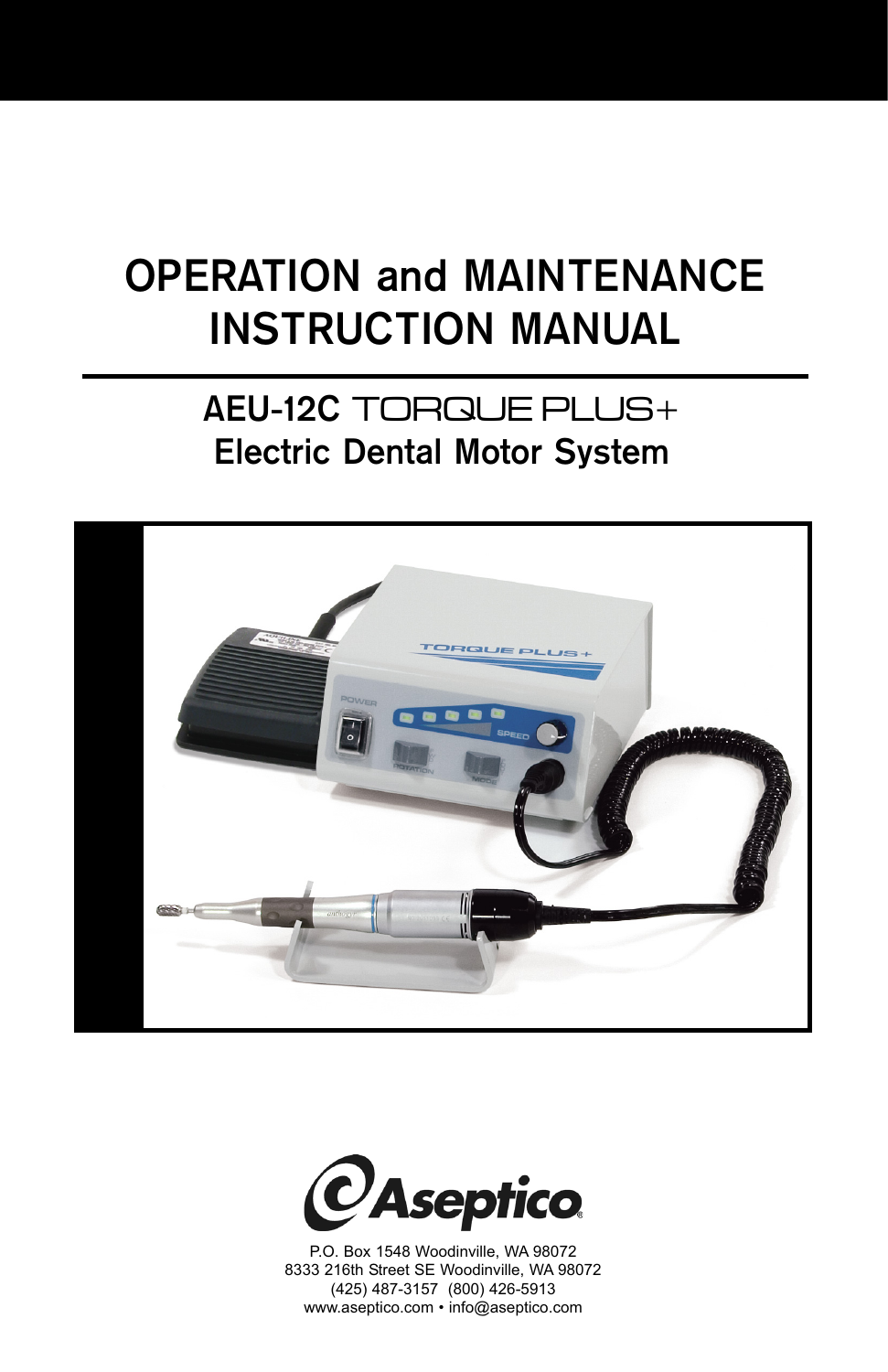# TABLE OF CONTENTS:

| Package Contents 2            |
|-------------------------------|
|                               |
| Setting Up the Unit 3         |
| Operation Functions 4         |
| Operation 4                   |
| Sterilization & Maintenance 6 |
| Troubleshooting 7             |
| Warranty Back Cover           |

# PACKAGE CONTENTS

**Electric Control Console** 

Remote Power Cord

- "E" Type Micro Motor
- Autoclavable Motor Holder



AE-7P On/Off Foot Switch

## SPECIFICATIONS:

Console Size: 5.75" x 6" x 2.75" (14.5 cm x 15.25 cm x 7 cm) Console Weight: 4 lbs (1.8 kg) Power Source: 110-120V, 60Hz or 220-250V, 50Hz Max. Power Consumption: 190 W



## ENVIRONMENTAL CONDITIONS:

Designed for indoor use only.

Altitude up to 2000 m.

Temperature range of 5º C to 40º C

Maximum relative humidity 80%.

Transient overvoltages according to Installation Category II.



P.O. Box 1548 • Woodinville, WA 98072 8333 216th Street SE • Woodinville, WA 98072 (425) 487-3157 (800) 426-5913 www.aseptico.com • info@aseptico.com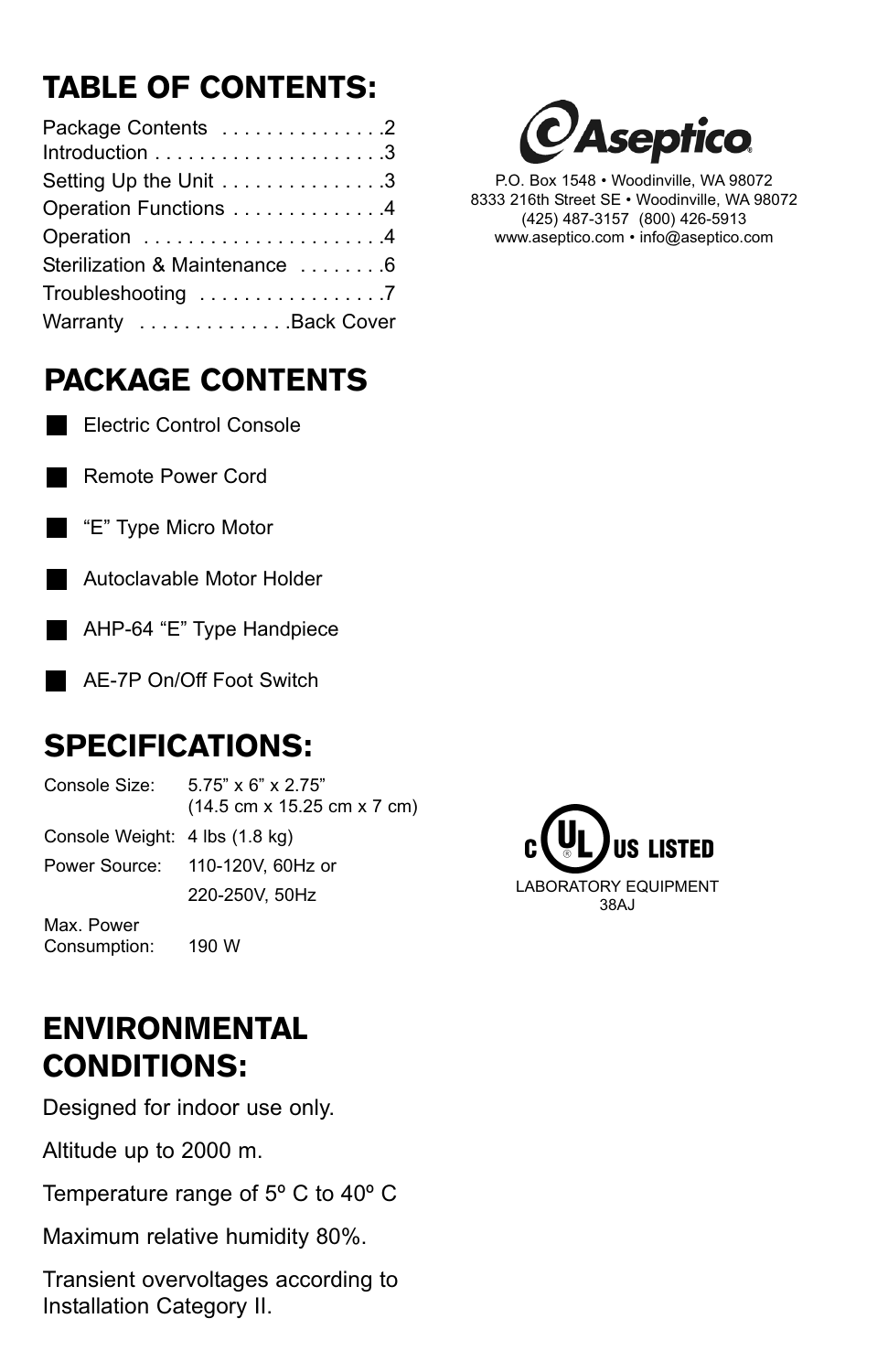Your new Aseptico AEU-12C TORQUE PLUS+ Electric Dental Motor System is one of the finest motor/handpiece combinations available to the professional. It is well suited for many uses including dental prothesis, dental lab and applicable dental chairside work.

This system is engineered to provide many years of re<br>read the instructions provided in this manual to receive This system is engineered to provide many years of reliable service. Please read the instructions provided in this manual to receive the best and longest service from your Aseptico equipment.

Separate manuals may be provided to cover the operation and maintenance of handpieces or other accessories for your unit.

#### SETTING UP THE UNIT:

- 1. Unpack the console and check that the voltage is proper for the country of use. Use 110V Unit for 110-120V 60Hz voltages, and 220V Unit for 220-250V 50Hz voltages. For alternative voltages (220V- 250V), confirm that the type of plug cap is correct for the country of usage and carries the proper certification markings. The correct cord is shipped with the console.
- 2. Attach the remote power cord to the back of the console and plug into a grounded electrical receptacle.
- 3. Connect the motor to the receptacle on the lower front panel of the console.
- 4. Attach the appropriate handpiece to the motor.
- 5. Insert a bur or bit into the handpiece collet. *Do not operate the unit without a bur or blank installed in the collet.*
- 6. Attach the supplied AE-7P On/Off Foot Switch to the connector on the back of the unit marked 'Foot Switch'. An optional variable speed foot control may be used instead of the On/Off Foot Switch.

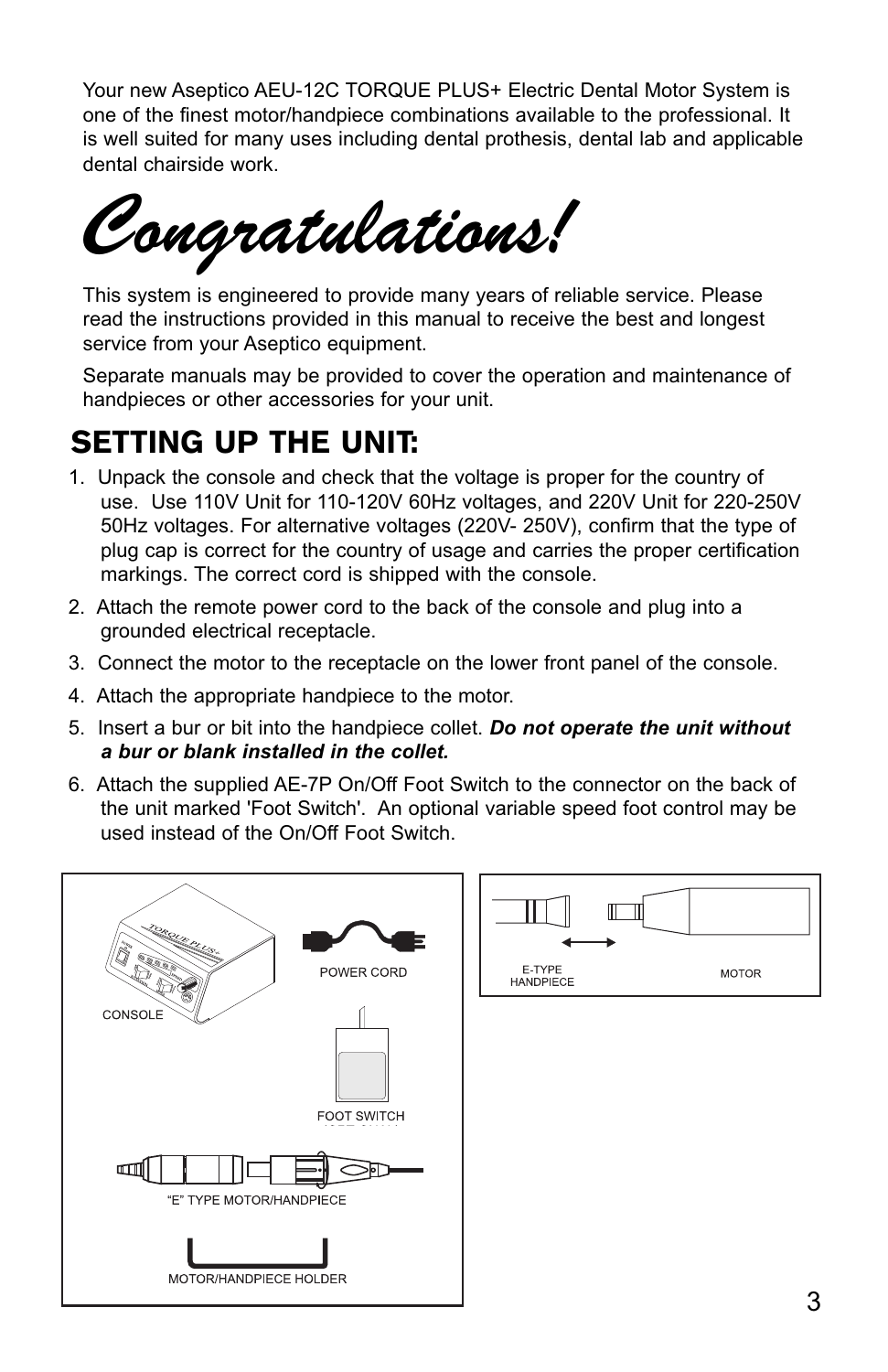# OPERATION FUNCTIONS:

- 1. Power Switch Controls power on/off to console. When turned on, console should light up.
- 2. Speed Control Controls the motor/handpiece speed. Turn clockwise for increased speed, counter-clockwise for decreased speed. The L.E.D. speed display indicates relative speed from minimum to a maximum of 35,000 RPM.
- 3. Mode Switch Sets the unit to activate from foot switch or from power switch. If using the foot switch, set the mode to 'FOOT'. Set the mode to 'HAND' to activate whenever the power switch is on.
- 4. Rotation Switch Selects clockwise or counter-clockwise rotation of the bur. Set the rotation to 'FWD' for normal clockwise operation and to 'REV' for counterclockwise operation.
- 5. Optional Foot Switch Controls the on/off activation of the motor/handpiece. On/off type and variable speed foot switches are available. Plug the foot switch into the foot switch receptacle on the back of the console and select 'FOOT' mode for proper operation.

#### OPERATION:

After the unit has been set up and you have made yourself familiar with the operation functions, you are ready for operation as follows:

- 1. Turn the power switch on the lower left front of the console to the 'ON' position. The front panel display will light.
- 2. Set the Mode and Rotation as desired.
- 3. Turn the Speed Control knob until the desired operating speed is shown on the Speed Display.
- 4. When mode is set to 'HAND', unit will begin operation when power is on. When mode is set to 'FOOT', press down on the Foot Control to begin handpiece operation.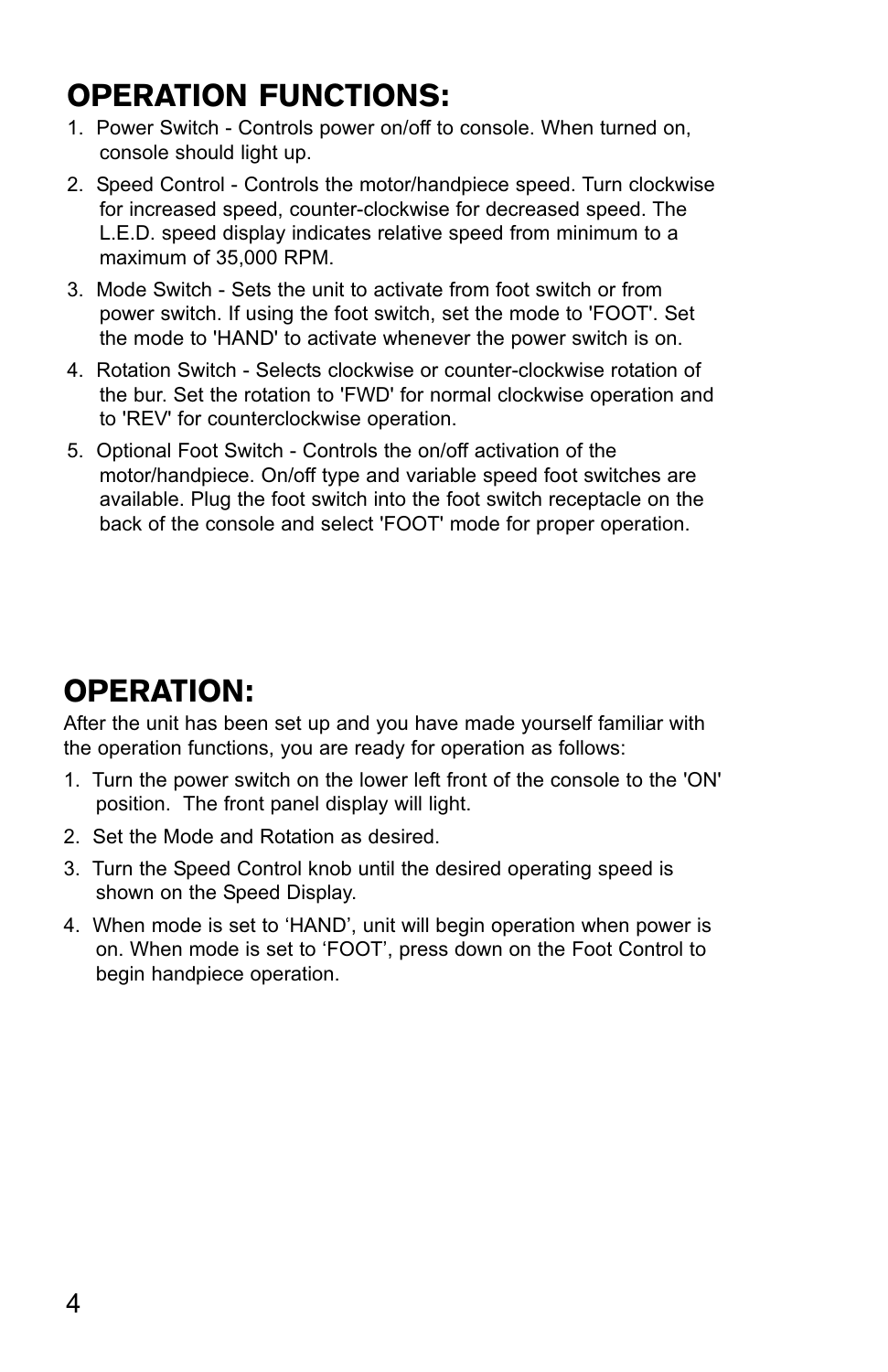

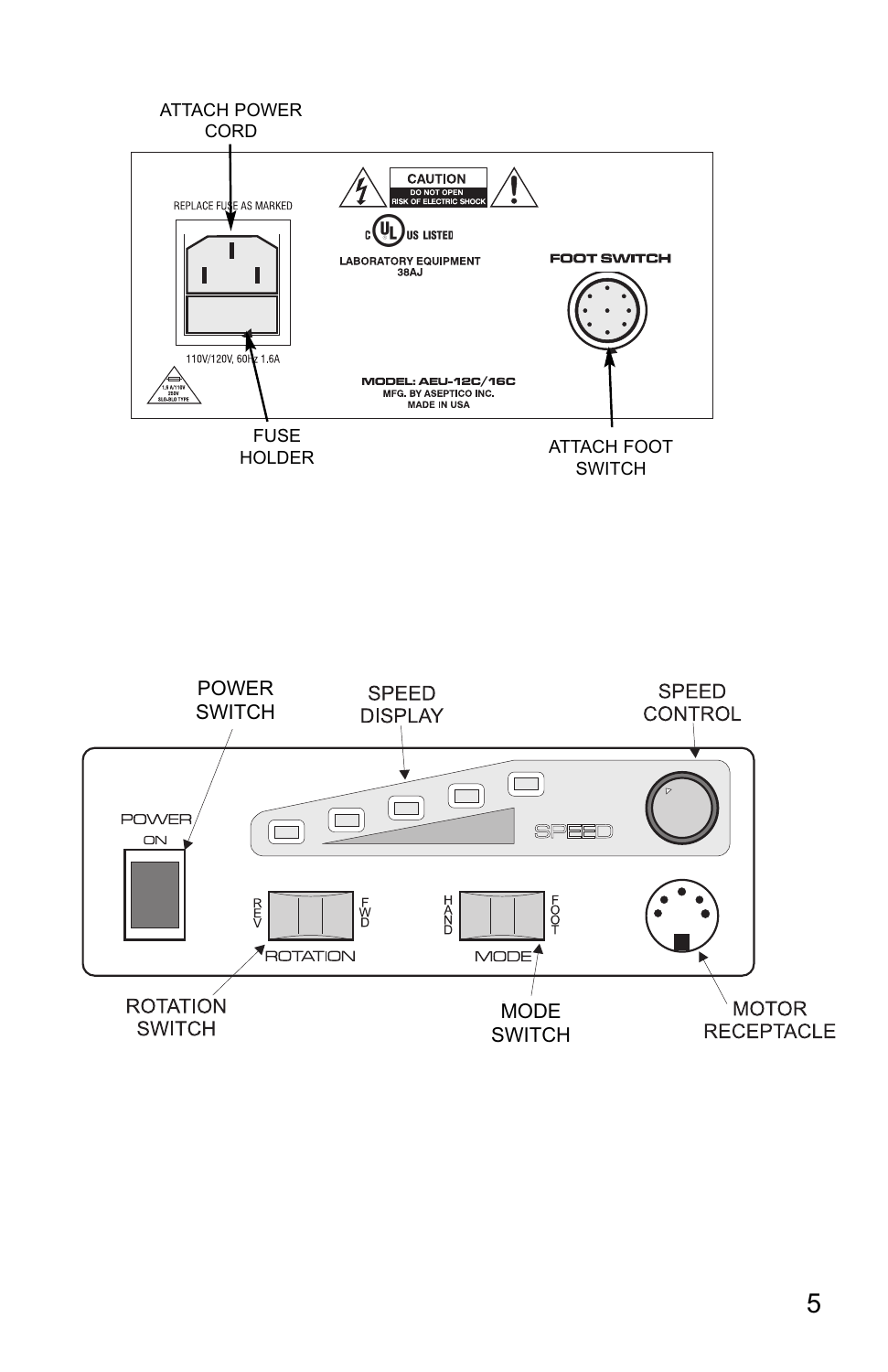# STERILIZATION & MAINTENANCE:

CONSOLE - The exterior of the console may be cleaned by wiping with a soft cloth moistened with mild detergent or disinfecting solution.

HANDPIECES - Thorough cleaning and lubrication of handpieces after each use and before sterilization is very important to ensure proper operation and service life of the handpiece. Follow the instructions provided with the handpiece purchased for complete maintenance instructions.

MOTORS - The "E" Type brushless motor included with this system is NOT autoclavable.

The included motor/handpiece holding cradle is fully autoclavable.



• Do not attempt to disassemble the motor or motor connector.

- Do not oil or lubricate the motor.
- Do not attach a handpiece to the motor while the motor is running.
- Do not bend motor cord sharply.

Failure to comply with any of the above instructions may void your warranty



#### **CAUTION FOR ALL STERILIZATION:**

- Do not exceed 135° C or 275° F.
- Do not submerge in any solutions.
- Do not use ultrasonic cleaners.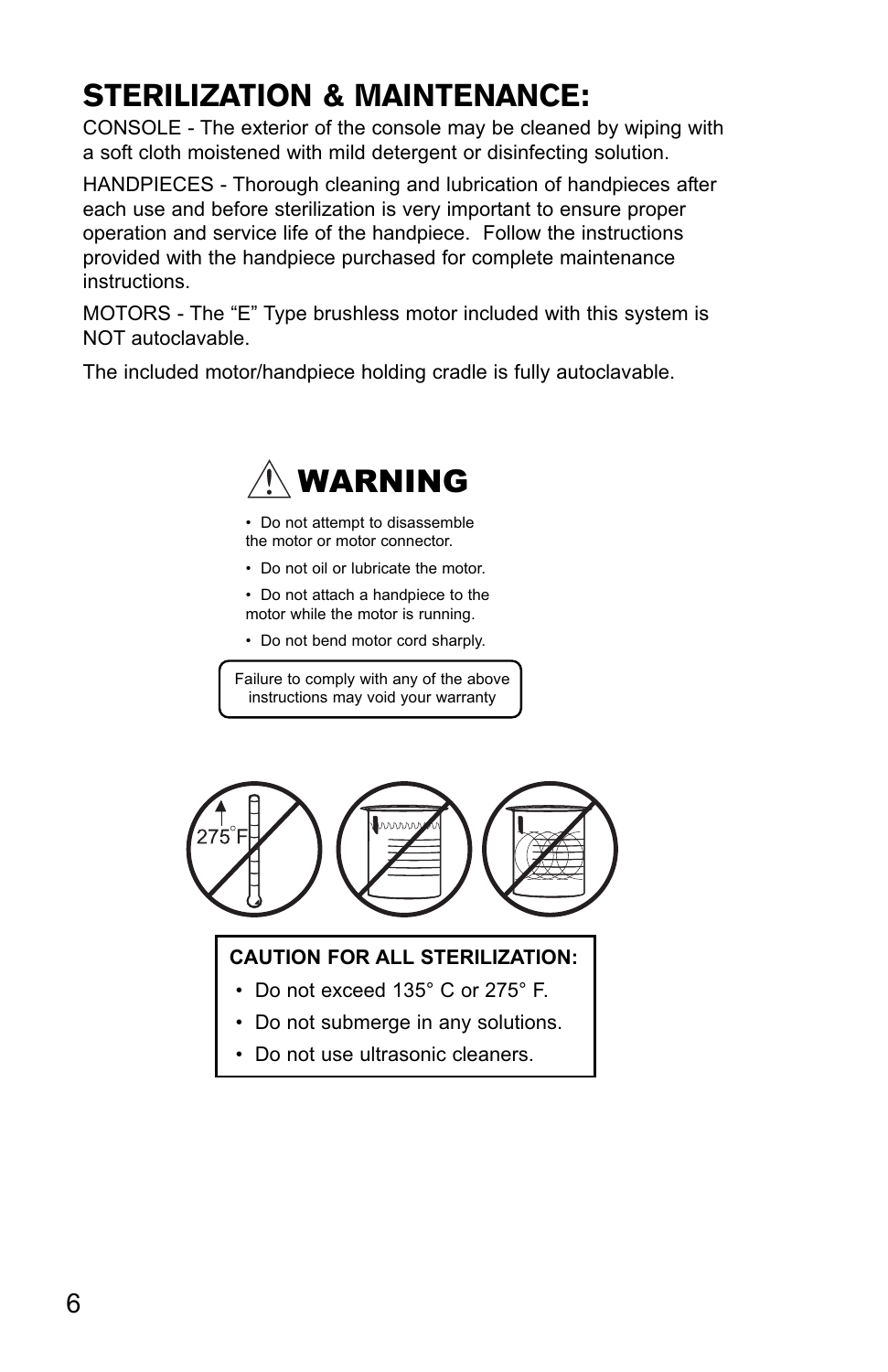## TROUBLESHOOTING:

| Problem                                                        | Correction                                                                                                                                                                                                                 |
|----------------------------------------------------------------|----------------------------------------------------------------------------------------------------------------------------------------------------------------------------------------------------------------------------|
| Console does not light when<br>turned on.                      | Check console to power connection.<br>Check fuse. If blown, replace with 1A/250V slo-<br>blo fuse for 110 volts, & .5 A/250V slo-blo fuse for<br>220 volts.                                                                |
| Console lights when turned on,<br>but handpiece does not turn. | Check motor plug connection.<br>Increase RPM.<br>Check that a bur is properly seated in the<br>handpiece and the collet is closed.<br>If foot switch is equipped, check foot switch<br>connection and depress foot switch. |
| Improper display.                                              | Turn power switch off, wait 5 seconds, then turn<br>back on to reset.                                                                                                                                                      |

#### SYMBOL DEFINITIONS:



**Dangerous** Voltage



Attention - Consult Accompanying **Documents**